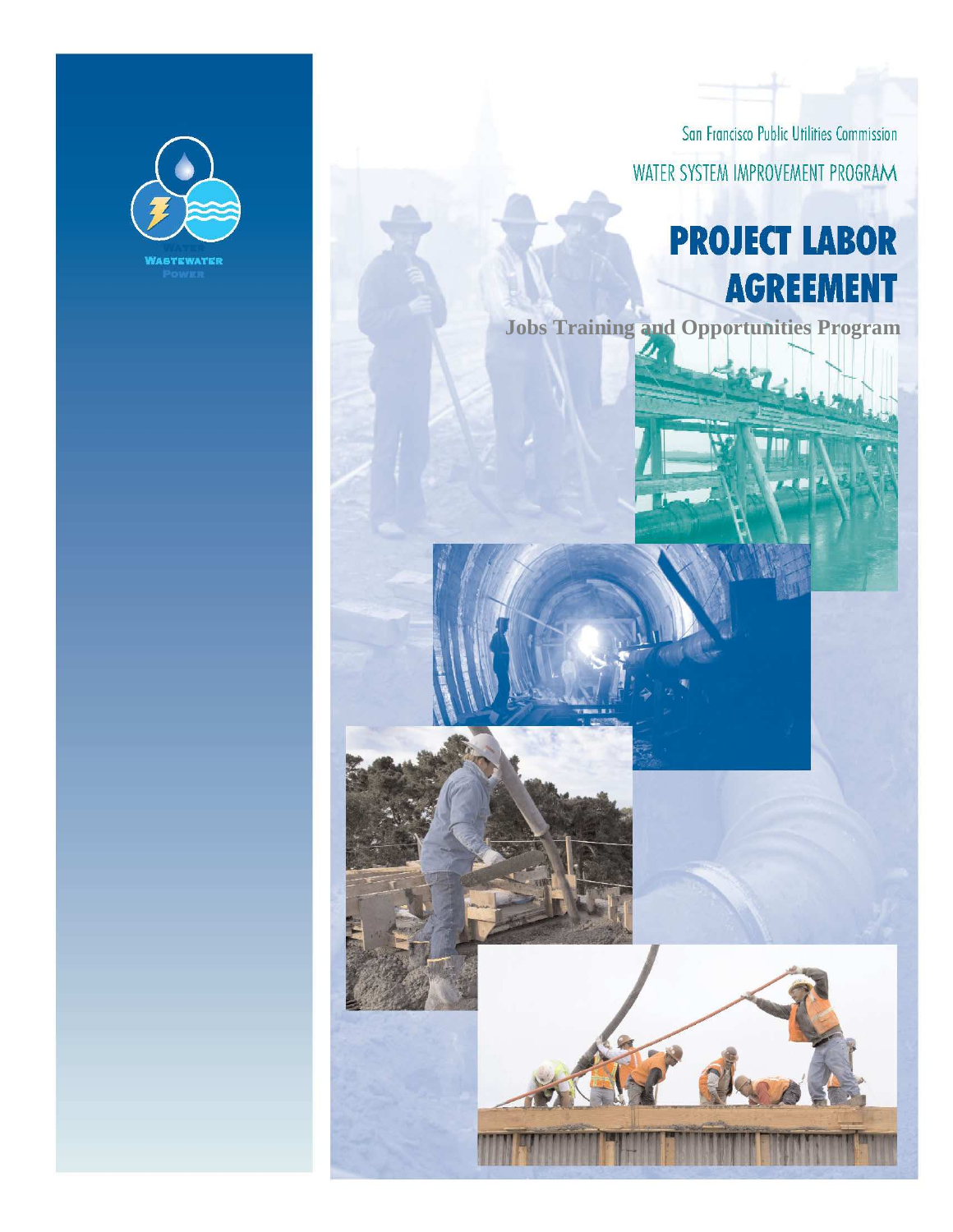## **Definitions**

For the purposes of the Procedures described herein, the following terms are defined as follows:

**Core Workforce:** In the event that a Contractor has his/her own core workforce, the Contractor may request by name, and the local will honor, referral of persons who have applied to the local union for Project work and who demonstrate the following four qualifications: 1.Possesses any license required by state or federal law for the Project work to be performed; 2.Has worked a total of at least one thousand (1,000) hours in the construction craft during the prior three (3) years; 3.Has been on the Contractor's active payroll for at least 500 hours in the calendar year immediately prior to the contract award; and 4.Has the ability to perform safely the basic functions of the applicable trade. The Union will refer to such Contractor one journeyman employee from the hiring hall out-of-work list for each affected trade or craft, and will then refer one of such Contractor's "core" employees as a journeyman and shall repeat the process, one and one, until such Contractor has hired seven (7) "core" employees, whichever occurs first. Thereafter, all additional employees in the affected trade or craft shall be hired exclusively from the hiring hall out-of-work list(s)

**Joint Administrative Committee (JAC):** Constituted by the PLA, the JAC is responsible for monitoring and oversight of progress of the PLA. (See article XVII of the WSIPLA). It is comprised of two Agency representatives and two union representatives.

**Local Area Hire:** The local area for purposes of this program includes all communities, defined by zip code, which are serviced directly or indirectly by Hetch Hetchy water. The Local Area includes part or all of the following counties: Alameda, San Francisco, San Joaquin, San Mateo, Santa Clara, Stanislaus and Tuolumne Counties.

**Low-Income Resident:** A low-income resident is an "economically disadvantaged individual" as defined in San Francisco Administrative Code, Section 83.4(i).

**Pre-Job Meeting:** Mandatory meeting for all prime and subcontractors on a given project, held prior to commencement of construction as required by PLA Section XIV. The purpose of the meeting is for the contractor to make craft assignments and for WSIPLA staff to discuss craft assignments, Letter of Assent, substance abuse testing, local area hire and apprenticeship requirements, prevailing rate enforcement and other matters governed by the PLA.

**Referral Agencies:** Educational, training and construction worker advocacy organizations identified by the parties to the WSIPLA that shall assist the Contractors and the parties to the WSIPLA in identifying and preparing workers for entrance and referral to construction employment opportunities with WSIP projects. (A list of participating Referral Agencies can be found in Attachment 4 of this document.) **WSIP:** Water System Improvement Program, the \$4.3 billion capital program to renovate and upgrade the Hetch Hetchy water delivery system owned and operated by the San Francisco Public Utilities Commission. The program includes approximately 85 projects spanning six San Francisco Bay Area Counties, scheduled for completion in 2015.

**WSIPLA:** The Project Labor Agreement, covering all WSIP projects for which the engineer's estimate equals or exceeds \$5 million. The WISPLA contains specific commitments with respect to local area hiring and apprenticeship of disadvantaged residents of the Hetch Hetchy water system service area. **WSIPLA Administrative Staff or WSIPLA Staff:** The SFPUC has created an office for administration of the WSIPLA within the Office of the Assistant General Manager, Infrastructure, Office of Labor Relations and Community Programs.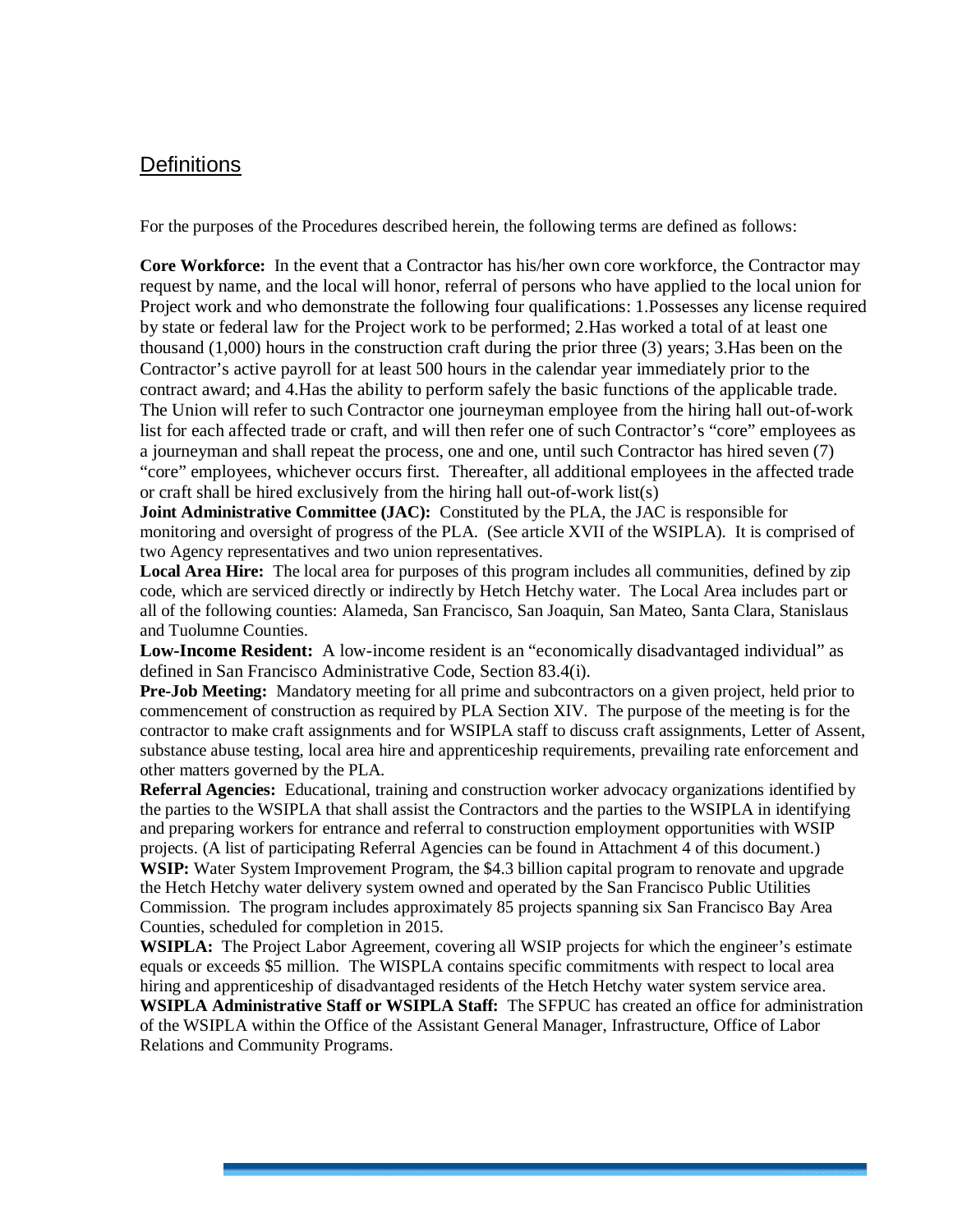## Introduction

The San Francisco Public Utilities Commission entered into a Project Labor Agreement with local, regional, and national construction trade unions covering on-site construction work on its \$4.39 Billion Water System Improvement Program to upgrade and seismically strengthen the Hetch Hetchy water delivery system (WSIPLA). The parties to the WSIPLA have agreed to encourage the employment of residents as journeymen and apprentices on WSIP construction.

Through the adoption of the WSIPLA, the Commission established a policy of collaborating with pre-apprenticeship training organizations within the SFPUC's water service area to ensure preapprenticeship training for low-income individuals residing in the water service territory and to further enrollment of qualified residents in union apprenticeship programs in each county where construction will take place.

To this end, construction contractors performing work on the WSIP are required to make good faith efforts to consider low income residents for entry level openings. The WSIPLA recognizes that employment of apprentices is regulated by State of California prevailing wage law.

To fulfill these directives, WSIPLA staff, in conjunction with the WSIPLA Joint Administrative Committee, has devised a multi-step process to be followed for each individual construction project. The process, as described in this document, comprises the **WSIP Job Opportunities and Training Program.** The purpose of the Program is to promote employment and career development of low income individuals residing in the SFPUC's water system service territory and to support and promote local area hiring practices in the areas where construction will take place.

## Project Employment Plan and Implementation

Prior to the commencement of construction on a WSIP project, the Contractor, applicable Unions and the SFPUC will develop a working plan to meet the requirements of the Local Area Apprenticeship and Employment Opportunities Program. The plan will include workforce projections, by trade, for the life of the project. It will also include estimates of apprenticeship utilization and participation levels of apprentices referred by participating pre-apprenticeship training programs. The process for identifying, indenturing and dispatching designated apprentices will be included in the plan. Specific steps are discussed in detail below.

## Step One: Establish Apprenticeship Utilization Targets for Disadvantaged Residents

Prior to commencement of work on a project, WSIPLA Administrative Staff (WISPLA Staff) will obtain and review the contractors' projected workforce requirements and apprentice utilization. Prime contractors and all subcontractors performing work in excess of \$350,000 shall be required to furnish projections.

Based on review of contractor submittals, WISPLA Staff shall obtain agreement from the parties on apprenticeship opportunities to be made available to candidates referred by participating Referral Agencies. Apprenticeship utilization met through these efforts shall be intended to meet requirements contained in State of California Division of Apprenticeship Standards requirements.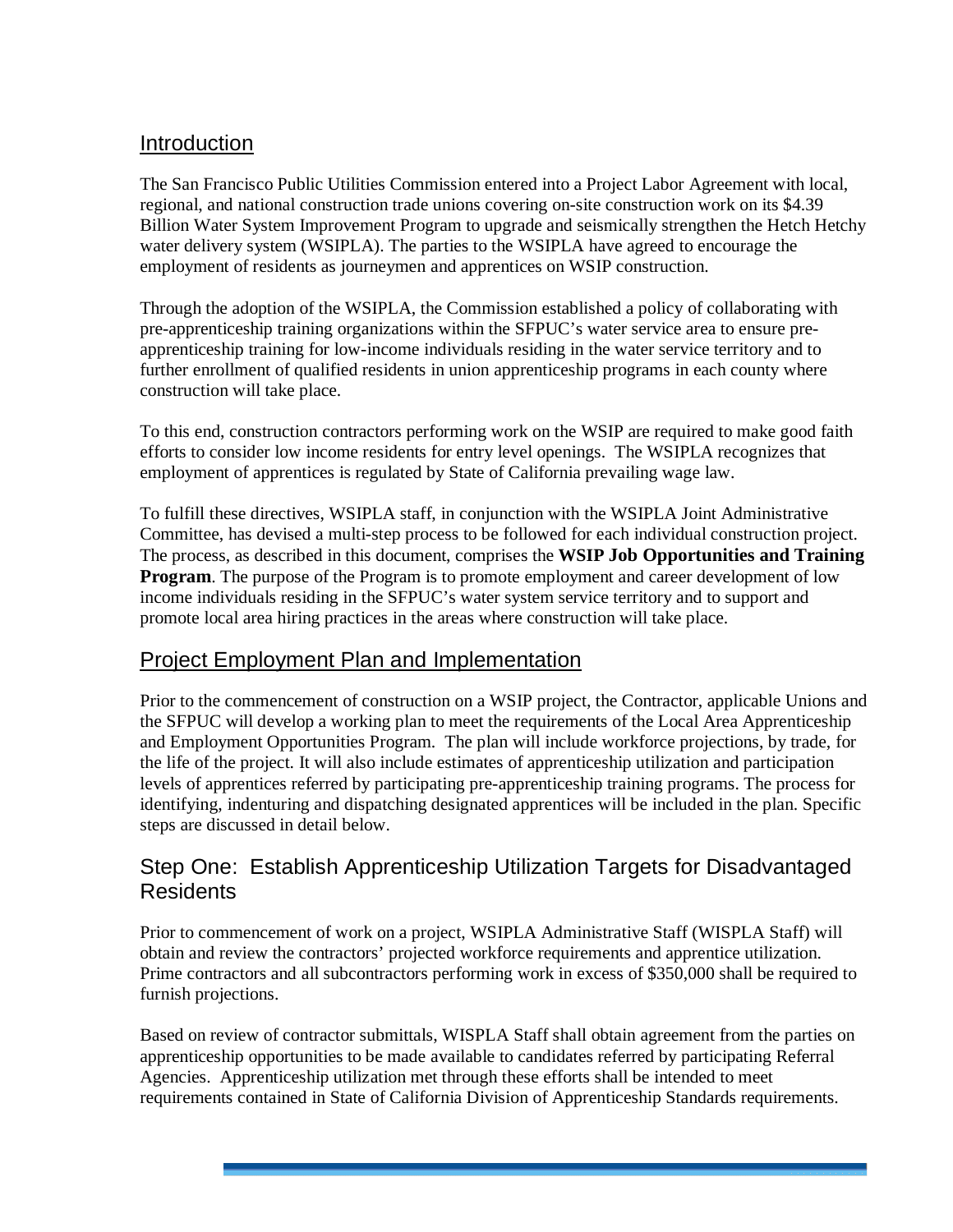Steps in the process of establishing goals for disadvantaged resident participation on the project shall include the following:

- Agreement to Participate. All bidders shall be required to sign Document 00457, which mandates participation in the WSIPLA's Local Area Apprenticeship and Employment Opportunities Program, projections and hiring of disadvantaged local residents as apprentices (Attachment 1).
- Craft Employment Projections. After the contract is executed and before starting construction, the contractor and all major subcontractors are required to provide estimates of the total number of journeypersons and apprentices to be employed in each trade on the project, including estimated start dates and duration of employment. Non-union contractors are required to provide estimates of the number of core and non-core employees. The estimates will be provided on Bidding Document 00458 (Attachment 2). These estimates shall be updated quarterly or as otherwise agreed upon by WSIPLA staff and the affected contractors.
- Disadvantaged Apprentice Participation. Craft employment projections shall be relied upon to obtain agreement between WSIPLA Staff and affected contractors on the level of participation of apprentices to be hired on the project from participating Referral Agencies. This agreement will be recorded on Document 00459 (Attachment 3).
- Union Participation. WSIPLA Staff shall meet with representatives of the applicable construction trade unions and respective labor/management apprenticeship programs to confirm the availability of apprentices referred by participating referral agencies as specified in Document 00459, or persons that otherwise meet the definition of low-income resident. The Unions shall take remedial action deemed necessary by the Unions and WSIPLA Staff to effectuate apprentice availability, such as identification and enrollment of candidates from participating Referral Agencies into applicable apprenticeship programs.

## Step Two: Dispatch of Disadvantaged Apprentices.

WSIPLA Staff shall contact Referral Agencies located nearest to the project to provide notification of available opportunities. WSIPLA Staff shall also notify CityBuild of employment projections at the commencement of each project and of specific employment opportunities as they arise. WSIPLA Staff shall work to facilitate placement of CityBuild referrals with specific attention to apprenticeship advancement.

Contractors shall contact Referral Agencies located nearest to the project site when openings are available. Contractors may contact as many Referral Agencies as desired, and interview as many candidates as desired, until an individual or individuals are identified and dispatched to the job site.

Contractors are expected to extend hiring preference to residents of the county where the construction is located; and to CityBuild candidates in the event candidates from the county in which the work is located cannot be identified. Referral Agencies shall be responsible for notifying the contractor of the employment history and residency status of the candidates so that these factors can be considered.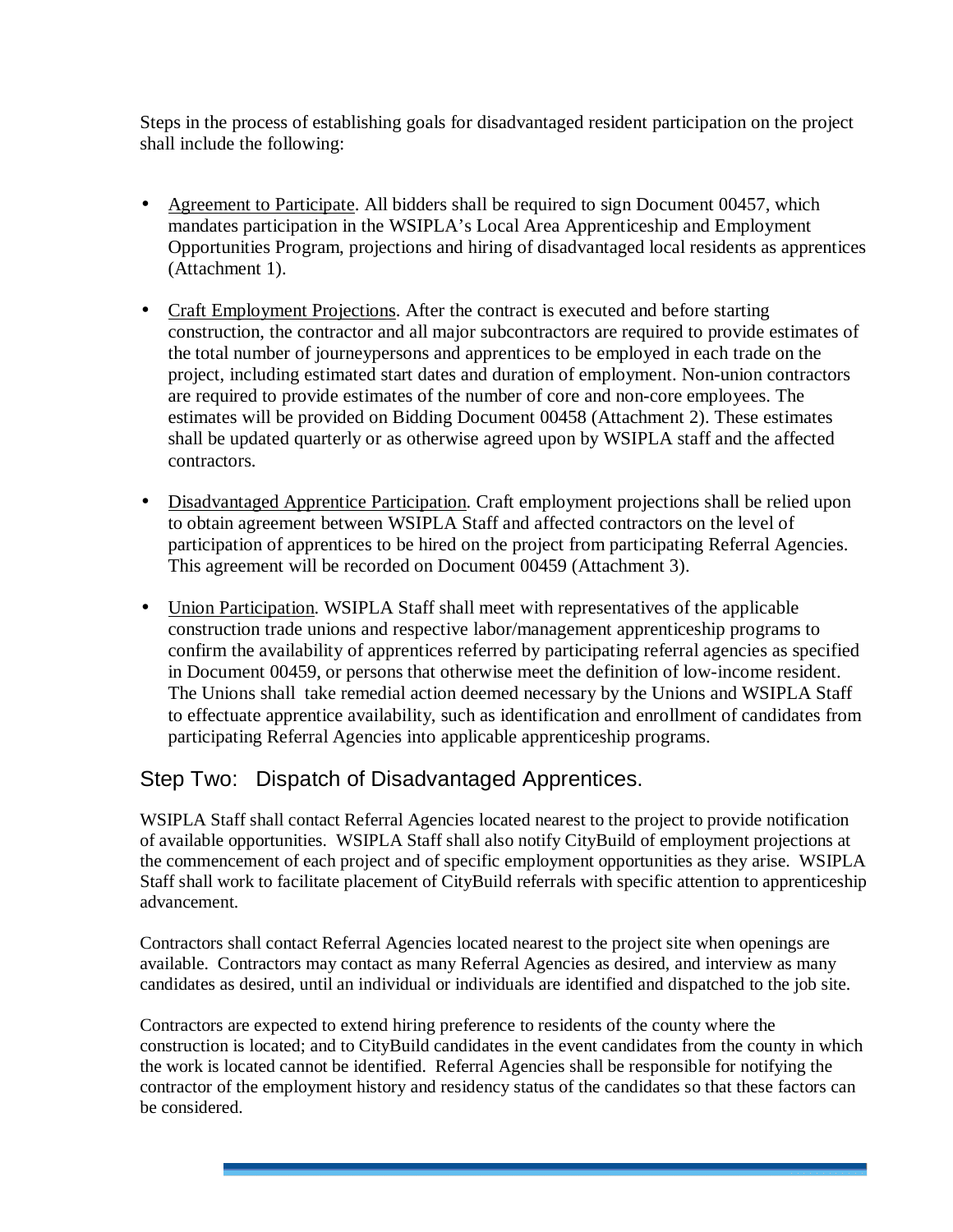Once candidates are selected through the process described above, WISPLA Staff shall contact the affected unions to identify procedures for the contractor to follow. The affected unions shall use best efforts to provide opportunities for the selected individuals in the respective apprenticeship programs and dispatch individuals to the job as requested.

The contractors shall have the sole responsibility, and retain all authority over, employment decisions with respect to hiring, retention and discharge.

All individuals hired under this WSIP Local Area Apprenticeship and Employment Opportunities Program will be employees of the contractors and/or subcontractors, not the SFPUC.

## Step Three: Local Area Hire.

In recognition of community interest and commitment to employing locally-based tradespersons within the areas where WSIP construction will take place, the SFPUC, its contractors and the effected unions agree to make good faith efforts to promote local employment and achieve the goals established within a municipality or county in which the construction project is located.

To facilitate the smooth application of this provision, WSIPLA Staff shall provide contractors with applicable zip codes of the service territory and locality in which the construction project is located and any information in the Agency's possession with respect to local area hiring statutes, policies, and/or practices.

Municipal and other local hire goals shall be considered and referenced solely as non-binding guidelines. Local area policies and/or practices shall not take precedence over application of the WSIPLA.

## Step Four: Monitoring and Reporting.

Workforce statistics, including current and projected employment and anticipated apprenticeship statistics, shall be updated on a quarterly basis by WSIPLA Staff. Data collected in the electronic certified payroll system shall be used by WSIPLA Staff to compare actual labor utilization to workforce projections, and to ensure that the agreed-upon apprenticeship utilization of candidates from participating Referral Agencies is met.

WSIPLA Staff shall monitor and report on the performance of contractors, unions, Referral Agencies, participating apprentices, and local residents where applicable. Reports shall be provided to the contractors, referral agencies, Joint Administrative Committee, the SFPUC and periodic reports will be posted on the SFPUC's website for public viewing.

- Contractors. Contractors will provide WSIPLA Staff with periodic reports on progress in relation to plan, and will agree with the WSIPLA Staff on corrective action required to meet the agreed-upon goals.
- Unions. WSIPLA Staff shall record and report participation of each signatory union regarding goals for hire of disadvantaged local apprentices. The dispatch of disadvantaged apprentices will be noted in periodic reports.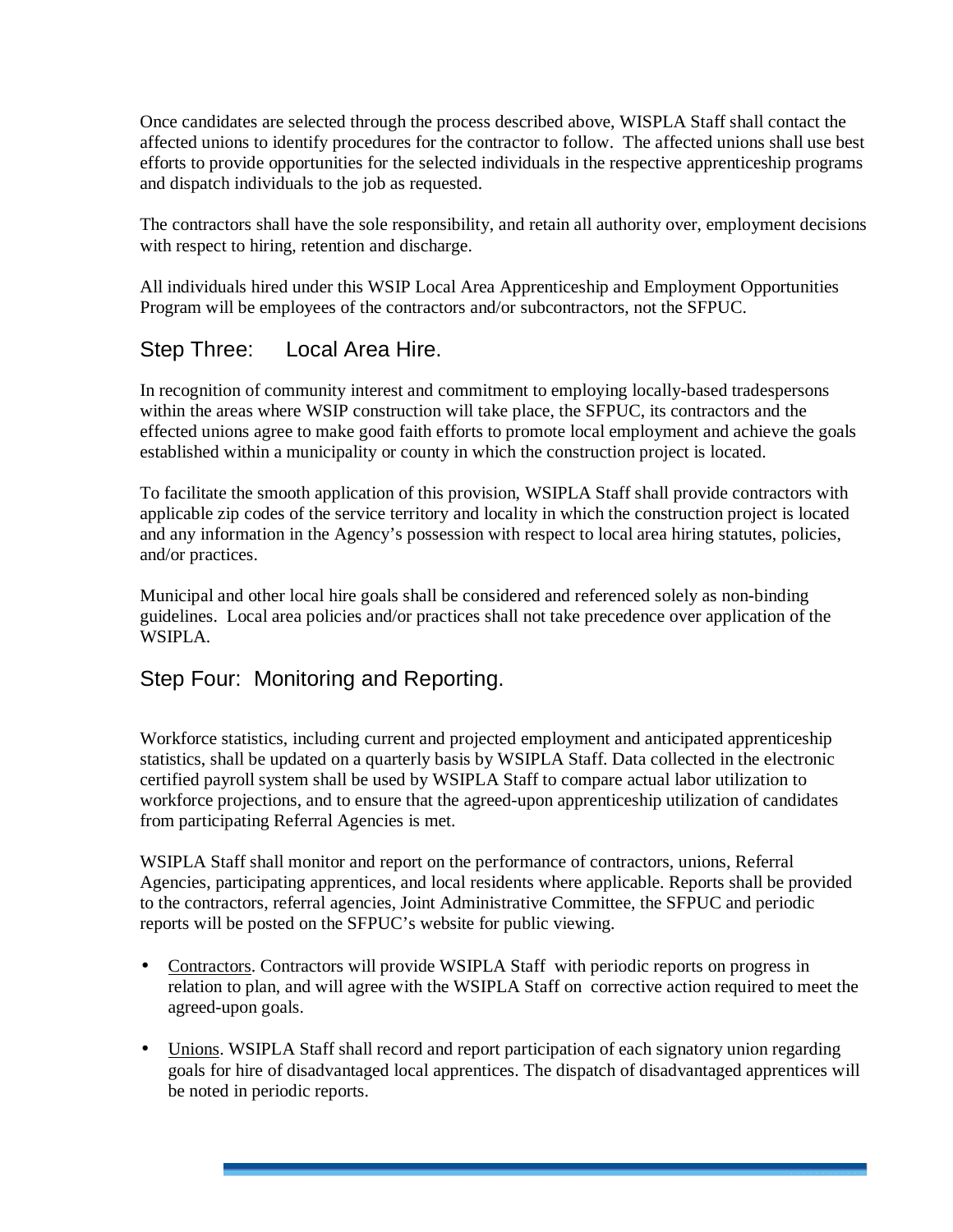- Referral Agencies. WSISPLA staff shall track Agency participation in projects, including the number of individuals hired.
- Work Force. Contractor shall provide WSIPLA Staff with reports to enable WSIPLA Staff to monitor progress of individuals employed via the Local Area Apprenticeship and Employment Opportunities Program, including hours and compensation, and progress through the apprenticeship grades where applicable.
- Contractor's obligations under the plan will continue through substantial completion of each project.

## Step Five: Enforcement.

In the event WSIPLA Staff determines that the prime contractor, subcontractors and/or one or more of the signatory unions have failed to show good faith in meeting goals under the Local Area Apprenticeship and Employment Opportunities Program, WSIPLA Staff shall provide a report detailing progress and recommendations for mitigation to the Joint Administrative Committee and to the effected contractor(s). Lack of a good faith effort may result in the contractor and/or the affected union being subject to the Grievance and Arbitration procedure contained in Article VII of the WSIPLA.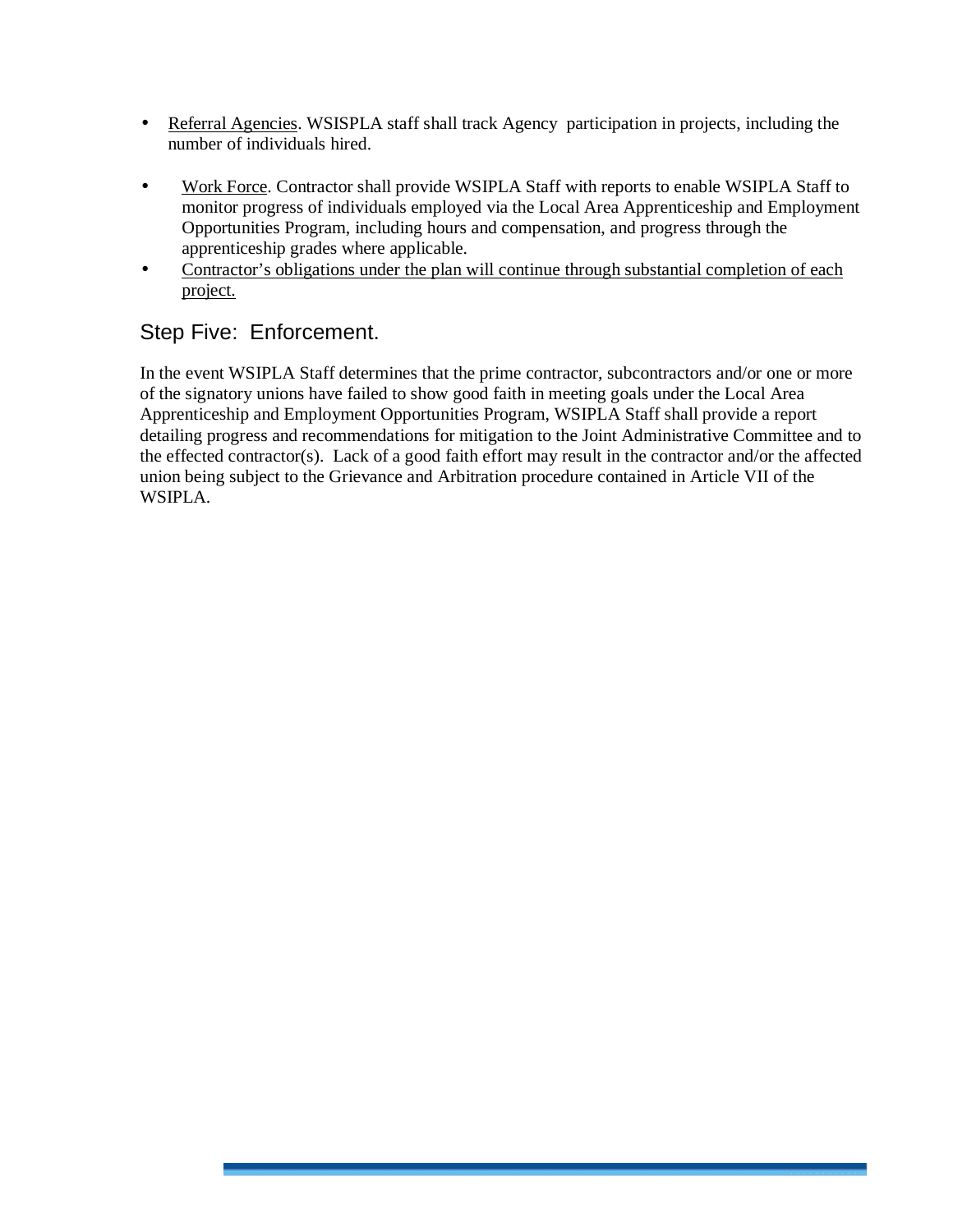## Attachment 1: Bidding Document 00457 Certification Form

#### DOCUMENT 00457

#### Certification Form for the Water System Improvement Program Project Labor Agreement Local Area Apprenticeship and Employment Opportunities Program

*Submit completed and signed certification form with Bid if Bidder's Total Bid Price and, if applicable, Alternates selected by the City prior to the date of award of the Contract, exceeds \$350,000. The City may determine that Bidder's Bid is non-responsive if Bidder's Total Bid Price and selected Alternates, if applicable, exceeds \$350,000 and Bidder fails to submit this certification with its Bid.* 

I, by affixing my signature hereto, acknowledge that I have read San Francisco Administrative Code chapter 83 and agree to participate in the Water System Improvement Program, Project Labor Agreement Local Area Apprenticeship and Employment Opportunities Program, which fosters construction and permanent employment opportunities for Qualified Economically Disadvantaged Individuals. I agree to abide by the terms and conditions of the Program, as described in the PLA and its supporting plans and documents, as they may be amended from time to time. I understand that upon meeting the conditions described herein, and those described in the Project Labor Agreement Local Area Apprenticeship and Employment Opportunities Program, the contractor has met the obligations imposed by San Francisco Administrative Code Chapter 83. In order to meet the requirements, I agree to the following:

- 1) To submit a completed DOCUMENT 00458 INITIAL EMPLOYMENT PROJECTION as described below.
- 2) After execution of the contract and before commencement of work on the project, to meet with PLA Administrative Staff, and to require sub-contractors with a bid price in excess of \$350,000 to meet with PLA Administrative Staff, to provide a detailed estimate of the numbers of journeymen and apprentices in each trade to be employed by each contractor and sub-contractor on the project.
- 3) After execution of the contract and before commencement of work, to agree with PLA Administrative Staff, and to require sub-contractors with a bid price in excess of \$350,000 to agree with PLA Administrative Staff, on a number of apprentices which Contractors and sub-contractors will make a good faith effort to hire from referrals by participating Referral Agencies. This agreement will be documented in writing on DOCUMENT 00459.
- 4) To make a good faith effort, and to require participating sub-contractors to make a good faith effort, to give Participating Referral Agencies the first opportunity to refer qualified applicants for consideration for apprenticeship openings until the number of apprentices agreed upon in 3) above are working on the project.
- 5) To make a good faith effort to hire individuals on the project from referrals by participating Referral Agencies and to facilitate the enrollment of such individuals in their respective union apprenticeship programs until the number of apprentices agreed to in 3) above are working on the project.
- 6) To update, and to require sub-contractors to update, on an annual basis the estimated numbers of journeymen and apprentices to be employed in each trade on the project and the number of referrals from participating Referral Agencies to be employed on the project.

I understand that in accordance with the WSIP Project Labor Agreement Local Area Apprenticeship and Employment Opportunities Program, the final decision to hire and to retain individuals referred by participating Referral Agencies shall be made by Contractor or its Subcontractors. Such individuals will be employees of contractor and its subcontractors, not the SFPUC.

The City will review the contractor's activities to verify compliance with the above requirements. I agree to maintain accurate records demonstrating my compliance during the contract and to provide upon request all information deemed necessary by the City to verify contractor's compliance.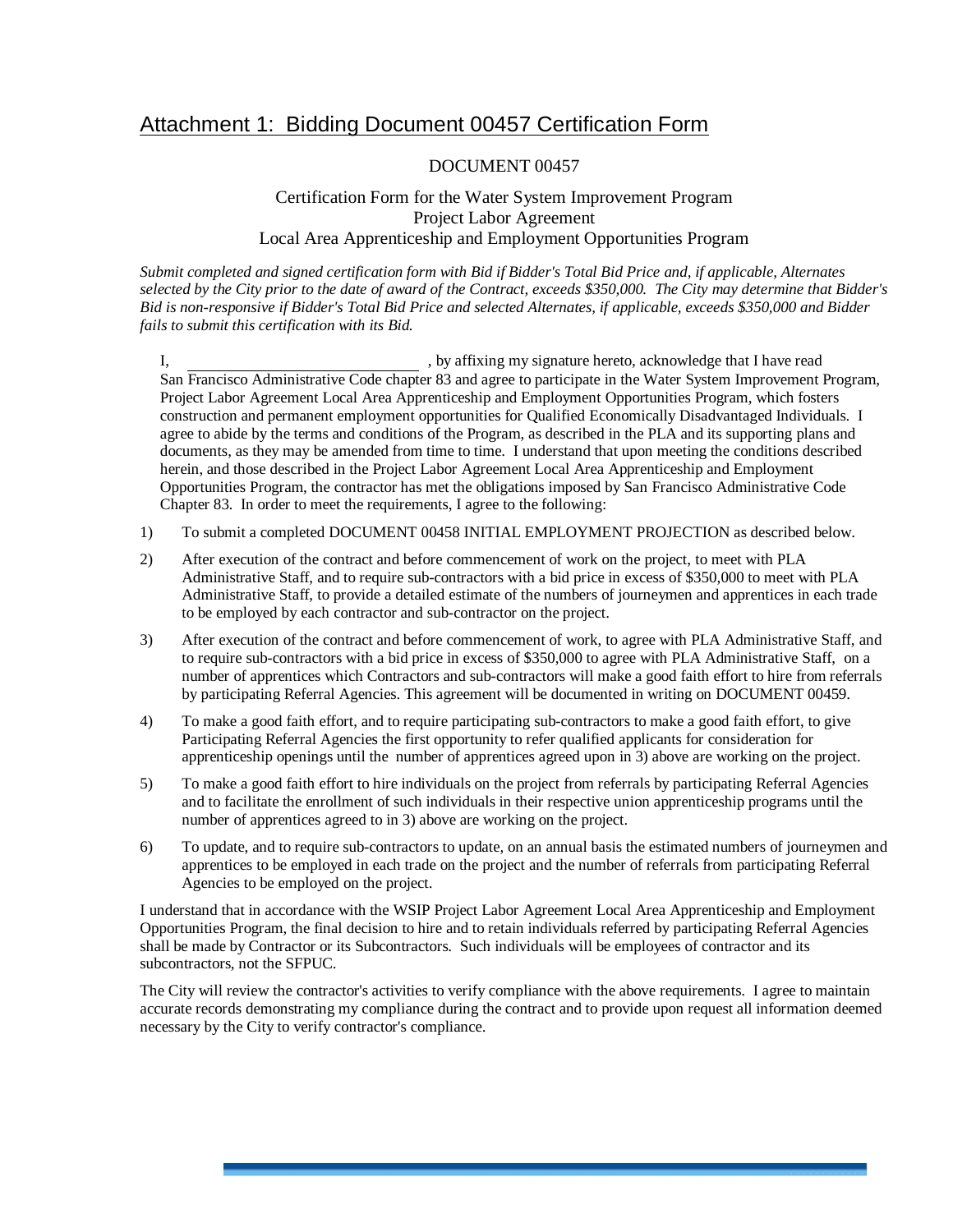| Bidder's Name                                    | <b>Bidder's Street Address</b> |
|--------------------------------------------------|--------------------------------|
| Name and Title of Signer                         | Bidder's City, State, ZIP      |
|                                                  | Bidder's Telephone No.         |
| Signature of Bidder or Authorized Representative | Date                           |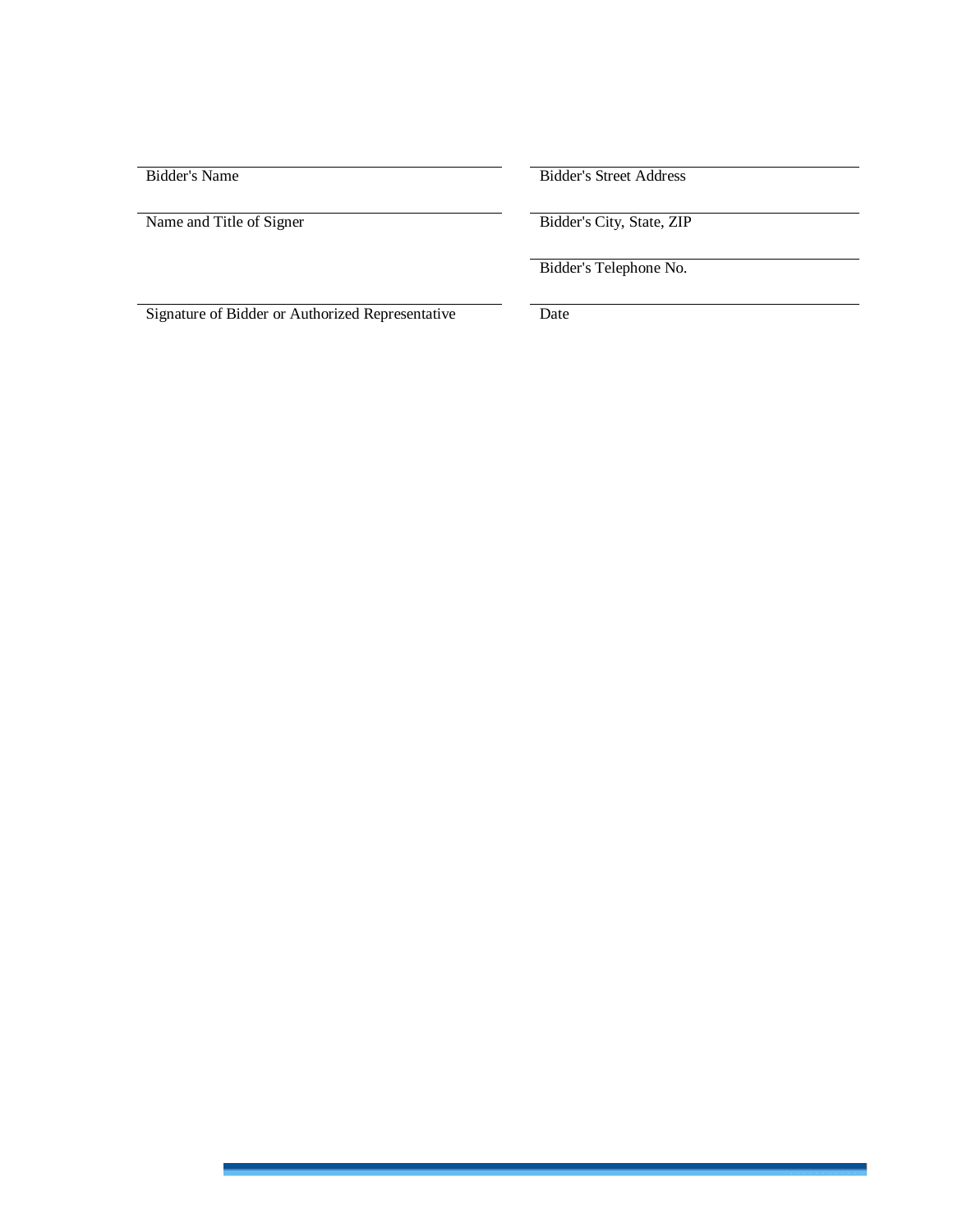## Attachment 2: Bidding Document 00458 Initial Employment Projection

#### DOCUMENT 00458

#### INITIAL EMPLOYMENT PROJECTION

*Successful Bidder shall submit a completed Employment Projection and Plan for the Project which shall include:* 

- *1. The TOTAL estimated number of Journey Level Positions and Entry Level/Apprentices Positions needed to perform the Work including whether the contractor intends to fill the position with a "core" employee as defined in the WSIP Project Labor Agreement, Article III; and*
- *2. The approximate dates and duration of employment.*

| Contractor | Prevailing Wage | Journey or<br>Apprentice $J/A$ ) Positions | Number of | Est. Start Date | Duration | Core Employee? |
|------------|-----------------|--------------------------------------------|-----------|-----------------|----------|----------------|
|            |                 |                                            |           |                 |          |                |
|            |                 |                                            |           |                 |          |                |
|            |                 |                                            |           |                 |          |                |
|            |                 |                                            |           |                 |          |                |
|            |                 |                                            |           |                 |          |                |
|            |                 |                                            |           |                 |          |                |
|            |                 |                                            |           |                 |          |                |
|            |                 |                                            |           |                 |          |                |
|            |                 |                                            |           |                 |          |                |

| Signature              | <b>Print Name</b> |
|------------------------|-------------------|
| Title                  | Telephone Number  |
| <b>Contractor Name</b> | Date              |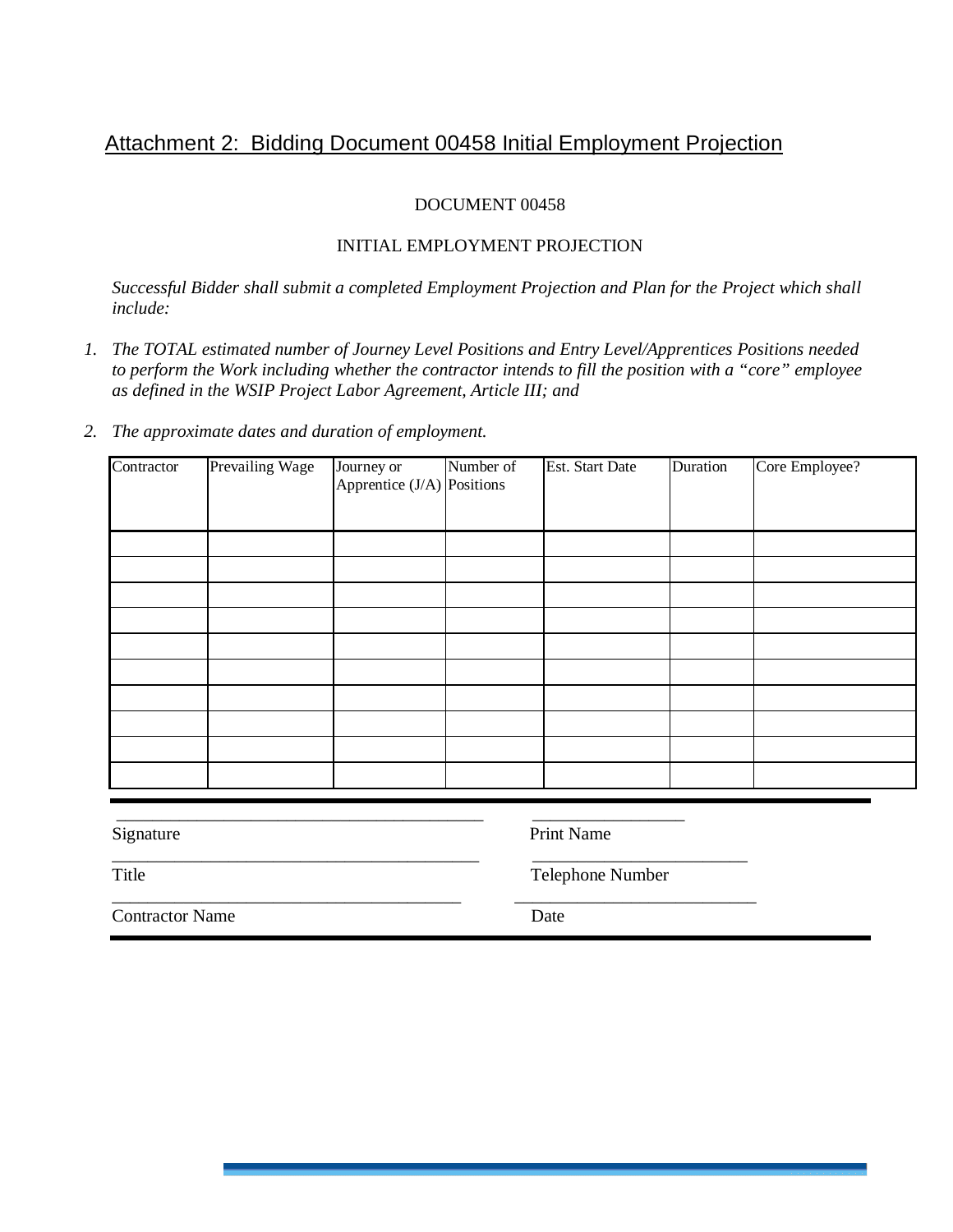## Attachment 3: Document 00459 Agreement to Hire Apprentices from Participating Referral Agencies

#### DOCUMENT 00459

#### AGREEMENT TO HIRE APPRENTICES FROM PARTICIPATING REFERRAL AGENCIES

*Document 00459 will be submitted by the Contractor before commencing work on the project. Contractor agrees to make a good faith effort to hire and employ on the project the number of apprentices indicated below from candidates referred by Participating Referral Agencies. Participating referral agencies shall have forty eight (48) hours to refer a qualified candidate to the Contractor after recieving notice of the opening from the contractor.The decision to hire and retain any candidate or employee shall be made entirely by the Contractor.* 

| Contractor | Prevailing Wage<br>Classification | Number of Positions | <b>Est.</b> Start Date<br>(mo./day/yr.) | Duration |
|------------|-----------------------------------|---------------------|-----------------------------------------|----------|
|            |                                   |                     |                                         |          |
|            |                                   |                     |                                         |          |
|            |                                   |                     |                                         |          |
|            |                                   |                     |                                         |          |
|            |                                   |                     |                                         |          |
|            |                                   |                     |                                         |          |
|            |                                   |                     |                                         |          |
|            |                                   |                     |                                         |          |
|            |                                   |                     |                                         |          |
|            |                                   |                     |                                         |          |

**Contractor Name** Date

 \_\_\_\_\_\_\_\_\_\_\_\_\_\_\_\_\_\_\_\_\_\_\_\_\_\_\_\_\_\_\_\_\_\_\_\_\_ \_\_\_\_\_\_\_\_\_\_\_\_\_\_\_\_\_\_\_\_\_\_\_\_ Signature Print Name

\_\_\_\_\_\_\_\_\_\_\_\_\_\_\_\_\_\_\_\_\_\_\_\_\_\_\_\_\_\_\_\_\_\_\_\_\_ \_\_\_\_\_\_\_\_\_\_\_\_\_\_\_\_\_\_\_\_\_\_\_\_ Title Title Telephone Number

\_\_\_\_\_\_\_\_\_\_\_\_\_\_\_\_\_\_\_\_\_\_\_\_\_\_\_\_\_\_\_\_\_\_\_\_\_ \_\_\_\_\_\_\_\_\_\_\_\_\_\_\_\_\_\_\_\_\_\_\_\_\_\_\_\_